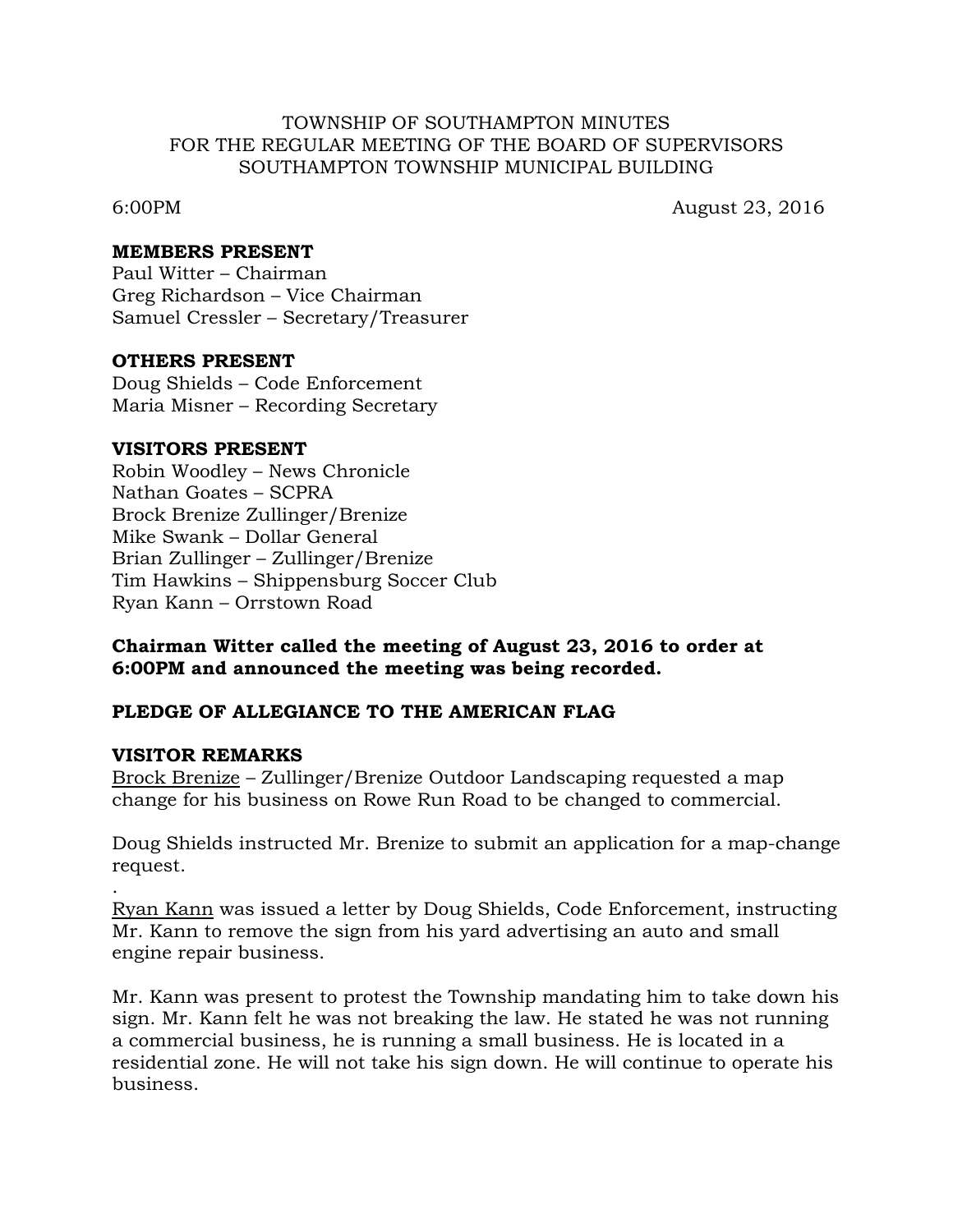Mr. Shields informed Mr. Kann that he was in violation of a permitted use under the zoning law. He has a right to appeal it to the supervisors. Other than that he should submit an application for a zoning map change. Doug asked Ryan to take the sign down.

# **APPROVAL OF THE BOARD OF SUPERVISORS MINUTES FOR THE REGULAR MEETING OF AUGUST 9, 2016.**

The minutes for August 9th were approved as presented.

# **OLD BUSINESS**

Planning Commission Member

MOTION: Supervisor Richardson moved to appoint Rebecca Wiser to the Planning Commission. Samuel Cressler seconded the motion which passed unanimously.

Building 1 Landscaping – After reviewing each of the landscape proposals, Supervisor Richardson felt one plan should be chosen and then each vendor should requote according to the chosen plan. Greg will give Maria a copy to redistribute.

Removal of Burn Ban

MOTION: Supervisor Witter moved to remove the burn ban. Supervisor Richardson seconded the motion which passed unanimously.

# **NEW BUSINESS**

Property/Liability/Auto Insurance Renewal –

Samuel Cressler stated that the insurance renewal is due before the next Board of Supervisor's meeting. Bell is the current Agent. There are three quotes:

| Bell   | \$36,545.00 |
|--------|-------------|
| PIRMA  | \$36,790.00 |
| Gannon | \$35,919.00 |

MOTION: Supervisor Witter moved to go with the cheapest carrier as long as they provide the same coverage. Supervisor Richardson seconded the motion which passed unanimously.

PennDOT Agility Agreement, Resolution 2016-003

Supervisor Witter explained that there is a dangerous intersection at Olde Scotland Road and Two Turn Road. There is a bad sight distance due to a hump in the road. PennDOT is agreeing to take out the hump on Olde Scotland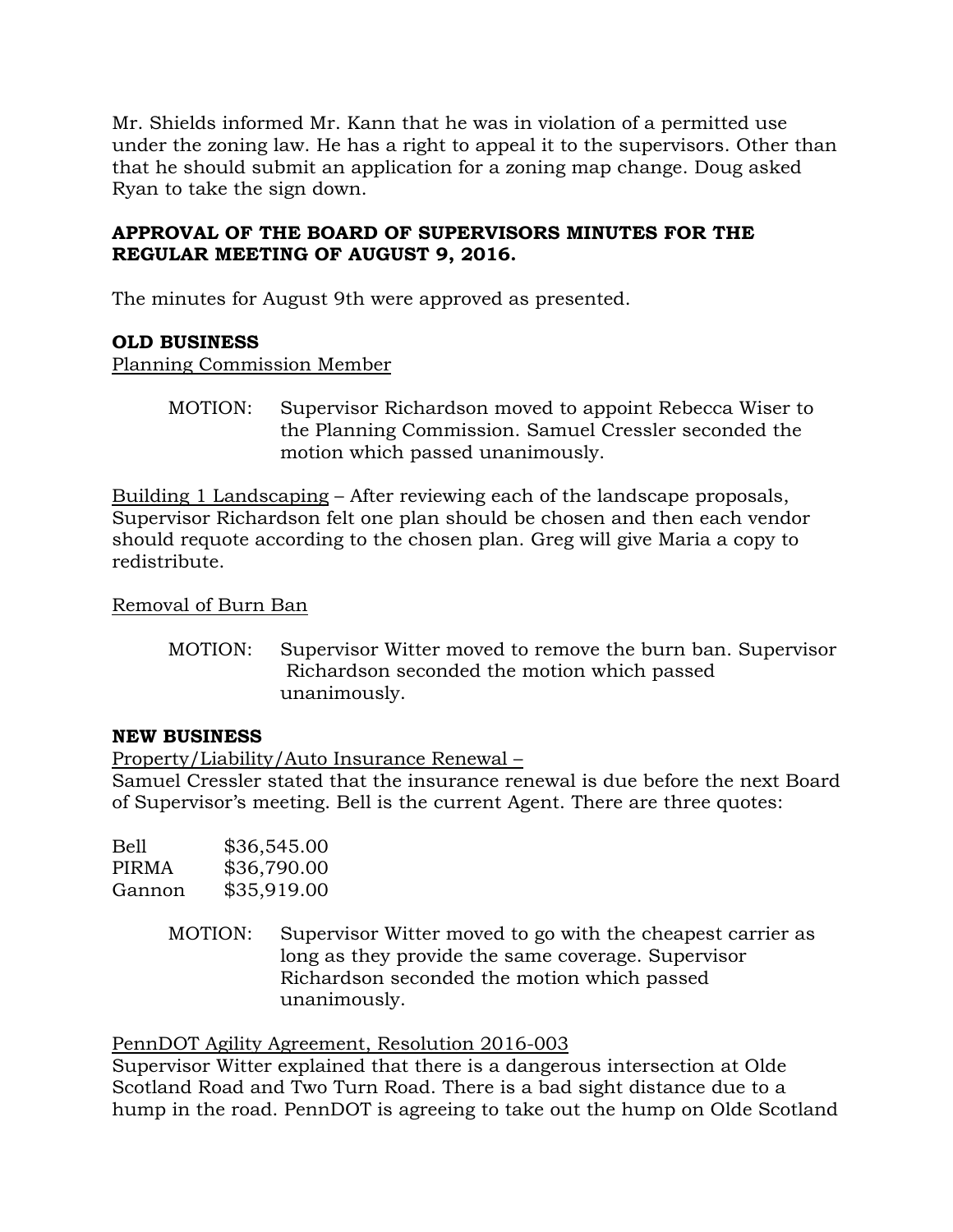Road in exchange for the Township mowing, maintaining, oil and chipping Park & Ride for the next 10 years. The Township has already been maintaining it for many years.

Supervisor Witter stated the hump in the road is mentioned in the Township's Comprehensive Plan to fix.

MOTION: Supervisor Cressler moved to approve Resolution 2016-003 to enter into an agility agreement with PennDOT to fix Olde Scotland Road in exchange for maintenance of the Park & Ride. Supervisor Richardson seconded the motion which passed unanimously.

# Green-Lite-Go Battery Back-up WHD and SR-696

Samuel Cressler explained that three of the four traffic lights on Olde Scotland Road have battery back-ups that work very well. This is for the light at Proctor & Gamble and costs approximately \$3,400. Green Lite Go is a match grant. Supervisor Cressler would like authorization to apply for the grant.

MOTION: Supervisor Richardson moved to apply to the Green-Lite-Go grant for battery backup on Olde Scotland Road. Supervisor Witter seconded the motion which passed unanimously.

# Bulky Trash Day Haulers

Maria confirmed that Park/Apple Valley Waste matched Chambersburg Waste Paper's proposal and they would be using them for Bulky Trash Days for Fall 2016.

# Park & Rec. White Church Road Vision and Sketch Plan

Maria Misner stated that at the July 26th meeting interest was expressed by Shippensburg Soccer Club about developing the acreage on White Church Road into soccer fields and additional park space. The supervisors asked to see a sketch plan, a plan for development and financial contribution.

Maria presented a sketch, or concept plan.

Tim Hawkins – President - Shippensburg Soccer Club - stated the number of kids enrolled in soccer has increased dramatically over the last few years and there are now over 300 players registered for the fall. Shippensburg Soccer is in desperate need of space. There are very few full-sized soccer fields in the area, and only one in Shippensburg. The idea of a soccer complex that multiple age players can play at the same time is beneficial to families and youth.

Nathan Goates, SCPRA - stated that the authority would like to develop more than just soccer fields. The sketch plan merely indicates the possibilities. The authority would like to know that it can move forward with a plan. It would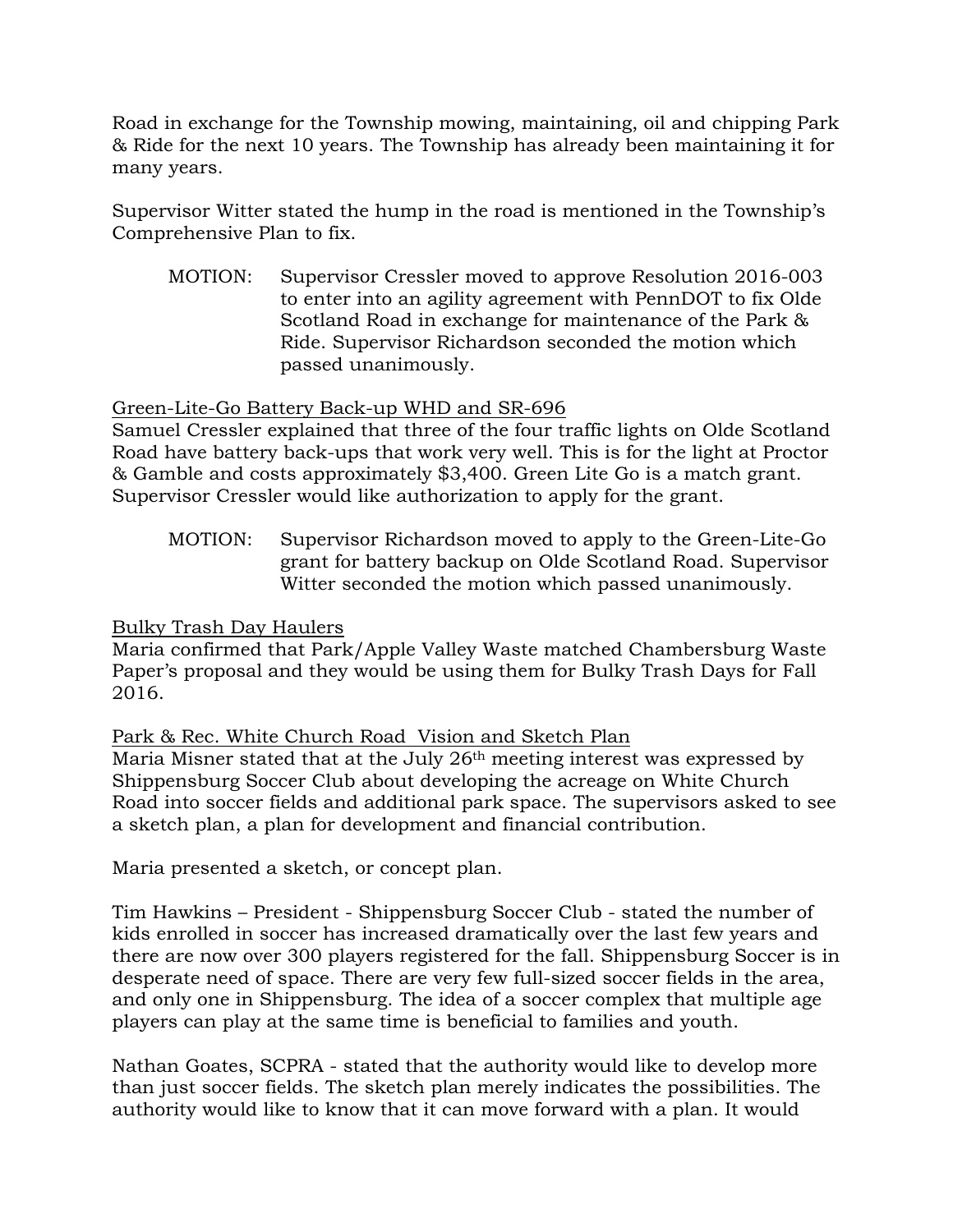require assessing the needs of the community, hiring a landscape architect, and financing a phased plan.

Mr. Goates continued that based upon national averages the community is very, very low in acreage of park space per capita. This would go a long way to help balance it.

As far as funding, Mr. Goates stated that Shippensburg Soccer is a part of USA Soccer and they offer grants for the development for soccer fields. There is money through DCNR for the development of park space. Many are matching grants that can be matched through funds or in-kind. It is hard to know at this point how much it would cost.

Mr. Hawkins added that PA Youth Soccer Association has tens of thousands of dollars to give away for exactly this type of project. They ask that you demonstrate need and have community/municipal support and funding. The social clubs have given significant funds to soccer, and they are looking for this type of thing to donate to.

Mr. Witter stated that the Industrial Park may help with development because it is so close.

Mr. Cressler asked what kind of timeline they were talking about.

Mr. Hawkins replied that the turf would not be ready any earlier than fall of 2017.

Mr. Cressler asked what SCPRA was specifically asking for.

Mr. Goates stated that SCPRA would like to see the land given to its charge and included in the lands that they manage. As far as the agreement goes, anything that costs over \$15,000 needs Township approval. Final decision making would come back to the Township. SCPRA would like authority from the Supervisors to move forward in planning the park.

Mr. Richardson asked if the authority was doing well financially. He is not in favor of giving any more money for recreation than what the Township has already given. He stated that if the Park & Rec. Authority can figure out how to pay for it, then he is for it, but not at the expense of the Township. He does not want SCPRA biting off more than they can chew.

Mr. Goates stated that Capital Development can come from grants, clubs and donations, but general upkeep will be a decision of what park and rec. can afford to maintain.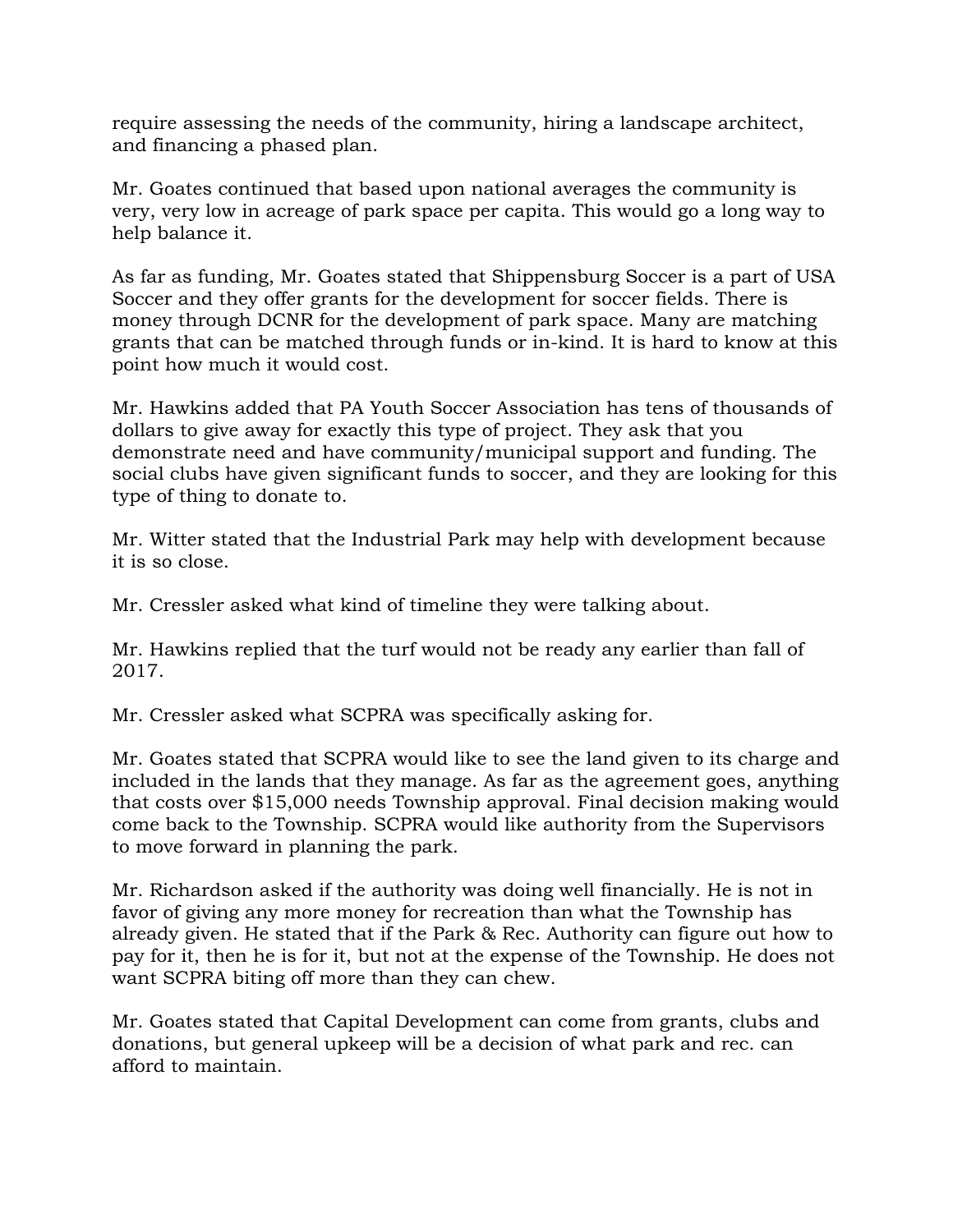Mr. Hawkins would like permission to see how much it would cost to pursue the park development.

Mr. Witter stated that he is in favor.

Mr. Cressler stated that he is concerned financially, but also knows that the Township ranks low in parks and recreation in a lot of areas and would like to see the Authority take a look at what can be done.

MOTION: Paul Witter moved to authorize SCPRA to move forward in a study and will add the White Church Road Property to the lease if they can come up with a workable program with funds to support it. Samuel Cressler seconded the motion which passed unanimously.

# **SUBDIVISIONS**

### SD2016-006 Dollar General – Final Land Development Plan

Maria Misner stated that this plan was tabled at the July Planning Commission meeting due to the amount of comments. It has been resubmitted and reviewed again at the August Planning Commission meeting and is fairly clean. Both Tim Cormany and Ryan Clark recommended conditional approval.

Maria called attention to the 15" stormwater pipe and asked Mike Swank to explain about the culvert.

Mr. Swank stated that with today's calculations there is more water running to that pipe than what it was originally designed for. Post construction, the new basin facilities on site will manage the stormwater from the parking lot and the building proposed for development. It will release that water at a rate that is less than exists today. However; the existing 15" pipe at Kessler will have more water running into it from the streets and homes on Kessler. This pipe is filled with sediment. Dollar General is planning on cleaning out the pipe, but at some point it will probably need replaced.

Mr. Witter stated that he didn't know how they would be able to clean that long of a pipe. He feels it should be corrected now. He asked if the township bought the pipe, would Dollar General considering installing it instead of cleaning 80 to 100 feet of existing pipe under Township Roads.

Mr. Swank stated he would go back to his client and find out approximately what it would cost to clean out the pipe, as compared to installing a new one.

Mr. Cressler asked about the lighting.

Maria replied that Township Lighting Engineer gave a review and approved it. They have installed a fire hydrant per fire chief review.